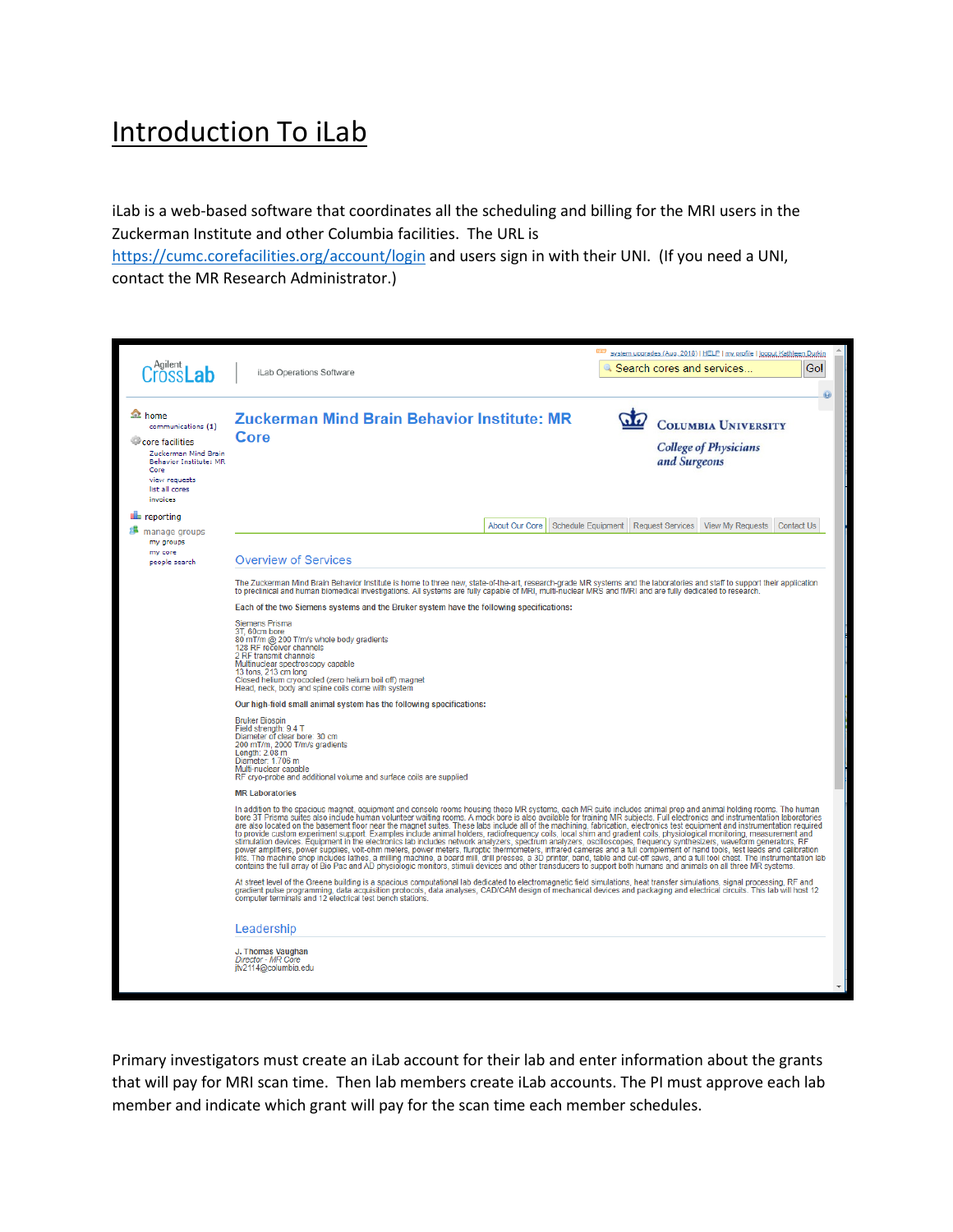| <b>1</b> home<br>communications (0) | Braun, Estela (Called and Lab                                                                                    |                                  |                               |                                                       |                       |  |  |
|-------------------------------------|------------------------------------------------------------------------------------------------------------------|----------------------------------|-------------------------------|-------------------------------------------------------|-----------------------|--|--|
| core facilities                     |                                                                                                                  | Membership Requests & Fund Codes | <b>Budgets</b><br>Members (9) | Bulletin board (0)                                    | <b>Group Settings</b> |  |  |
| my reservations                     |                                                                                                                  |                                  |                               |                                                       |                       |  |  |
| view requests                       |                                                                                                                  |                                  |                               |                                                       |                       |  |  |
| view funds<br>list all cores        | <b>Membership Requests</b><br>3                                                                                  |                                  |                               |                                                       |                       |  |  |
| invoices                            |                                                                                                                  |                                  |                               |                                                       |                       |  |  |
|                                     | No Access Requests require approval<br>$\checkmark$                                                              |                                  |                               |                                                       |                       |  |  |
| <b>Elle</b> reporting               |                                                                                                                  |                                  |                               |                                                       |                       |  |  |
| manage groups.<br>my labs           | Manage Fund Codes<br>4                                                                                           |                                  |                               |                                                       |                       |  |  |
| people search                       |                                                                                                                  |                                  |                               |                                                       |                       |  |  |
|                                     | Click on the check boxes to change funding assignments in real time. A green highlight indicates a saved change. |                                  |                               |                                                       |                       |  |  |
|                                     |                                                                                                                  |                                  |                               |                                                       |                       |  |  |
|                                     | Estela Braun                                                                                                     | 5299<br>Π                        | 5327<br>O                     | 6020<br>Ø                                             |                       |  |  |
|                                     |                                                                                                                  | $\overline{\mathcal{S}}$         | ⊓                             | Ω                                                     |                       |  |  |
|                                     | <b>Sook Peoples</b><br><b>Felicity Yingst</b>                                                                    | $\blacktriangledown$             | Ω                             | ∩                                                     |                       |  |  |
|                                     | Keara Goff                                                                                                       | n                                | $\overline{\mathcal{S}}$      | ⊓                                                     |                       |  |  |
|                                     | Leta Zamora                                                                                                      | ∩                                | n                             | ⊽                                                     |                       |  |  |
|                                     | <b>Nellie Peerv</b>                                                                                              | n                                | J                             |                                                       |                       |  |  |
|                                     | <b>Waino Luker</b>                                                                                               | $\blacktriangledown$             | n                             | Ø                                                     |                       |  |  |
|                                     | <b>William Lefevre</b>                                                                                           | n                                | <b>William Lefevre</b>        |                                                       |                       |  |  |
|                                     | Xenopoulos Hammes                                                                                                | $\mathcal{L}$                    |                               |                                                       |                       |  |  |
|                                     |                                                                                                                  |                                  |                               |                                                       |                       |  |  |
|                                     |                                                                                                                  |                                  |                               | Select a check box on each row                        |                       |  |  |
|                                     |                                                                                                                  |                                  |                               |                                                       |                       |  |  |
|                                     |                                                                                                                  |                                  |                               | to assign a fund from that<br>column to a lab member. |                       |  |  |
|                                     |                                                                                                                  |                                  |                               |                                                       |                       |  |  |
|                                     | Request access to additional Fund Codes                                                                          |                                  |                               |                                                       |                       |  |  |
|                                     |                                                                                                                  |                                  |                               |                                                       |                       |  |  |
|                                     |                                                                                                                  |                                  |                               | Assigned funds will be available                      |                       |  |  |
|                                     |                                                                                                                  |                                  |                               | for the lab member to use when                        |                       |  |  |
|                                     |                                                                                                                  |                                  |                               | requesting core services.                             |                       |  |  |

Once the lab members are approved by the PI and have completed Level II MR Safety training, they can schedule time on the calendars.

There are separate calendars for each MRI system (the Bruker Biospin 9.4T system, Siemens Prisma 3T "Eve", Siemens Prisma 3T "June"). There are also calendars for the mock scanner and each of the 3 testing rooms. Last, there is a calendar with the MR Technologist's availability. (All users who need to work with the MR Technologist must check this calendar before scheduling "Assisted" scanning time. Otherwise, the MR tech will not be available for the scan.)

| CrossLab                                                                                                                                               | Lab Operations Software                                                        |  | and another speciality and a 2010 HBLP I muscule Hoppur Kethleen Dunkin<br>Search cores and services |             |  |
|--------------------------------------------------------------------------------------------------------------------------------------------------------|--------------------------------------------------------------------------------|--|------------------------------------------------------------------------------------------------------|-------------|--|
| home<br>communications (1)<br>Core facilities<br>Zuckerman Mind Brain<br>Behavior Institute: MR<br>Core<br>view requests<br>list all cores<br>invoices | Zuckerman Mind Brain Behavior Institute: MR Core                               |  | $\sigma$<br><b>COLUMBIA UNIVERSITY</b><br><b>College of Physicians</b><br>and Surgeons               |             |  |
| <b>Illu</b> reporting                                                                                                                                  | About Our Core Schedule Equipment Request Services View My Requests Contact Us |  |                                                                                                      |             |  |
| manage groups<br>my groups<br>my core<br>people search                                                                                                 | <b>Schedule Resources</b>                                                      |  |                                                                                                      | Go to Klosk |  |
|                                                                                                                                                        | Bruker Biospin 9.4T, description pricing                                       |  | View Schedule                                                                                        | ÷           |  |
|                                                                                                                                                        | Siemens Prisma 3T (Eve), description pricing                                   |  | View Schedule                                                                                        | 硬           |  |
|                                                                                                                                                        | Siemens Prisma 3T (June), description pricing                                  |  | View Schedule                                                                                        | ۳           |  |
|                                                                                                                                                        | Mock Scanner Bore Room SC4-131, description pricing                            |  | View Schedule                                                                                        | ⇒           |  |
|                                                                                                                                                        | Testing Room SC4-127, description pricing                                      |  | View Schedule                                                                                        | ٠           |  |
|                                                                                                                                                        | Testing room SC4-129 description pricing                                       |  | <b>View Schedule</b>                                                                                 | w           |  |
|                                                                                                                                                        | Testing room SC4-130 description pricing                                       |  | View Schiedule                                                                                       | ÷           |  |
|                                                                                                                                                        | MR technologist availability_description pricing                               |  | <b>View Schedule</b>                                                                                 | ÷           |  |